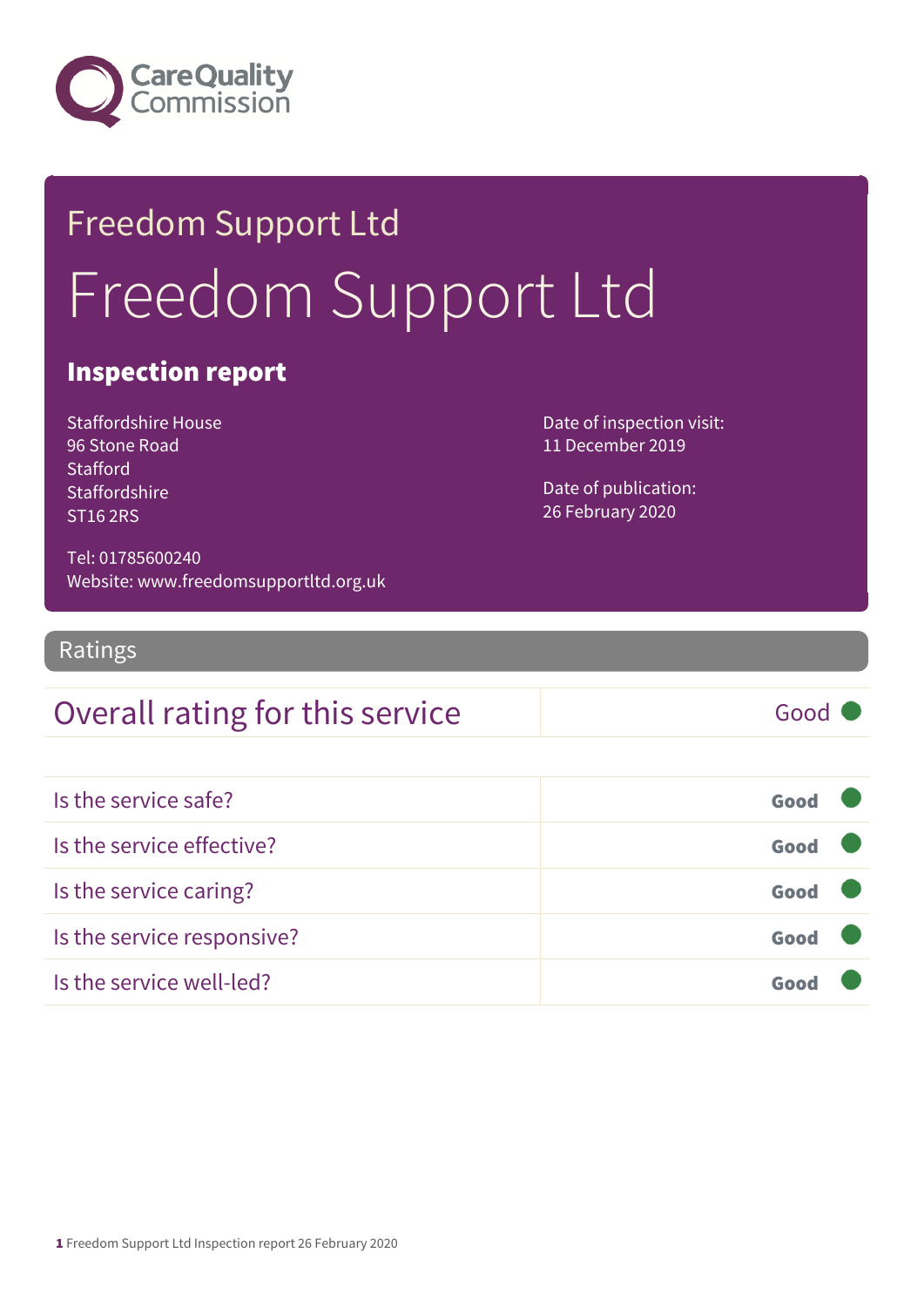### Summary of findings

#### Overall summary

#### About the service

Freedom Support is a domiciliary care service which is registered to provide personal care to people living in their own homes. Not everyone who used the service received personal care. CQC only inspects where people receive personal care. This is help with tasks related to personal hygiene and eating. Where they do we also consider any wider social care provided.

People's experience of using this service and what we found

Relatives told us people were safe and staff treated their relatives well. People's known risks were assessed and managed to reduce the risk of avoidable harm. Staff knew how to keep people safe and how to report any concerns relating to people's safety. Staff had good knowledge of people's preference and used these to support people safely.

Medicines were managed safely and people received their medicines when needed.

Staff received an induction and ongoing training and felt supported by the registered manager. Staff supported people in the least restrictive way possible and in their best interests; the policies and systems in the service supported this practice. People were supported to access healthcare services when required.

People were supported by a caring and consistent staff team who supported them to maintain their independence and dignity.

People and their relatives were involved in the planning and review of their care. Staff used care plans to ensure people received care in line with their preferences. People and relatives knew how to raise a concern if needed.

The registered manager had systems in place to monitor the service and to ensure lessons were learnt when things went wrong.

For more details, please see the full report which is on the CQC website at www.cqc.org.uk

Rating at last inspection The last rating for this service was good (Published 10 June 2017).

Why we inspected This was a planned inspection based on the previous rating.

Follow up

We will continue to monitor information we receive about the service until we return to visit as per our reinspection programme. If we receive any concerning information we may inspect sooner.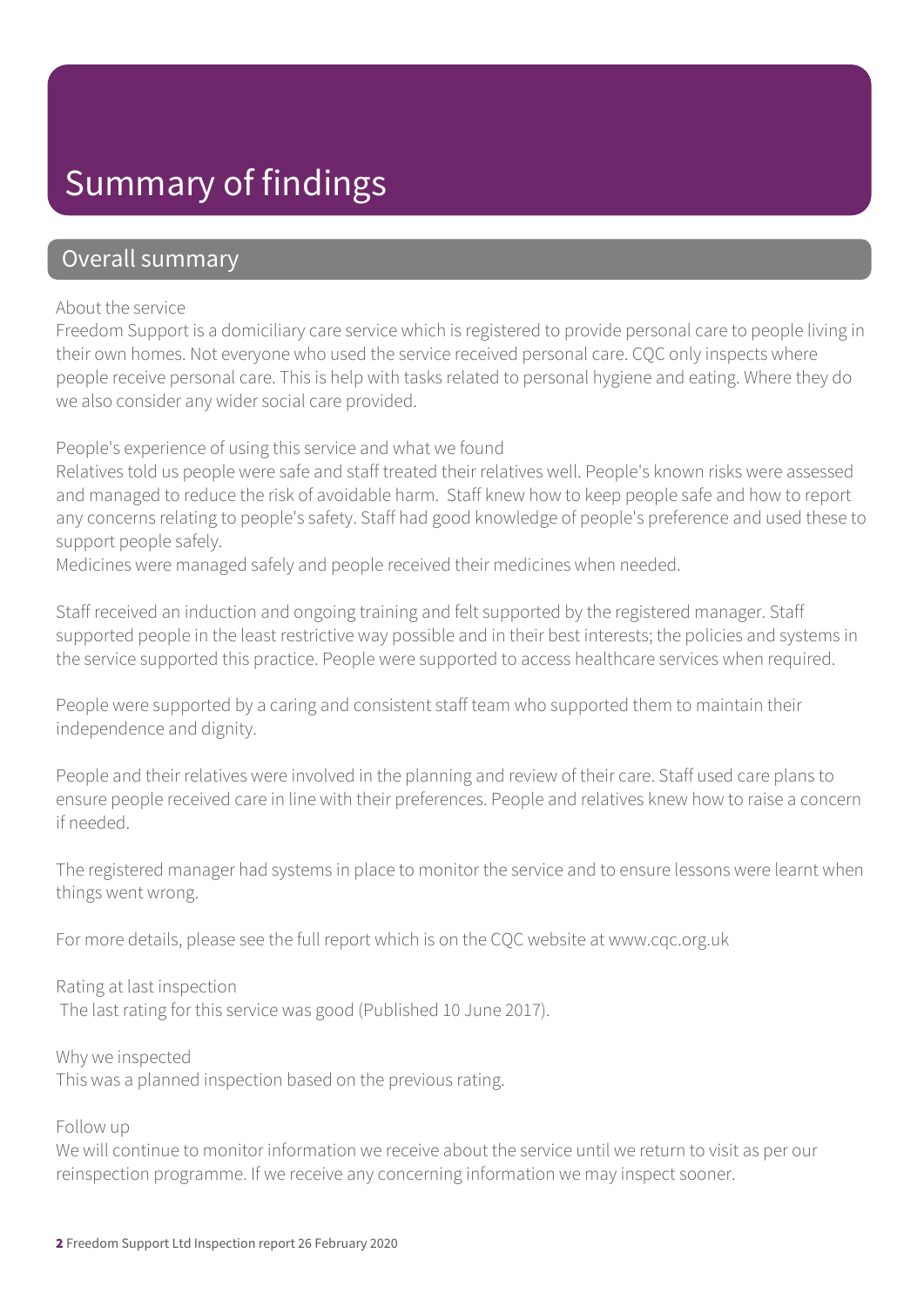#### The five questions we ask about services and what we found

We always ask the following five questions of services.

| Is the service safe?                          | Good |
|-----------------------------------------------|------|
| The service was safe.                         |      |
| Details are in our safe findings below.       |      |
| Is the service effective?                     | Good |
| The service was effective.                    |      |
| Details are in our effective findings below.  |      |
| Is the service caring?                        | Good |
| The service was caring.                       |      |
| Details are in our caring findings below.     |      |
| Is the service responsive?                    | Good |
| The service was responsive.                   |      |
| Details are in our responsive findings below. |      |
| Is the service well-led?                      | Good |
| The service was well-led.                     |      |
| Details are in our well-led findings below.   |      |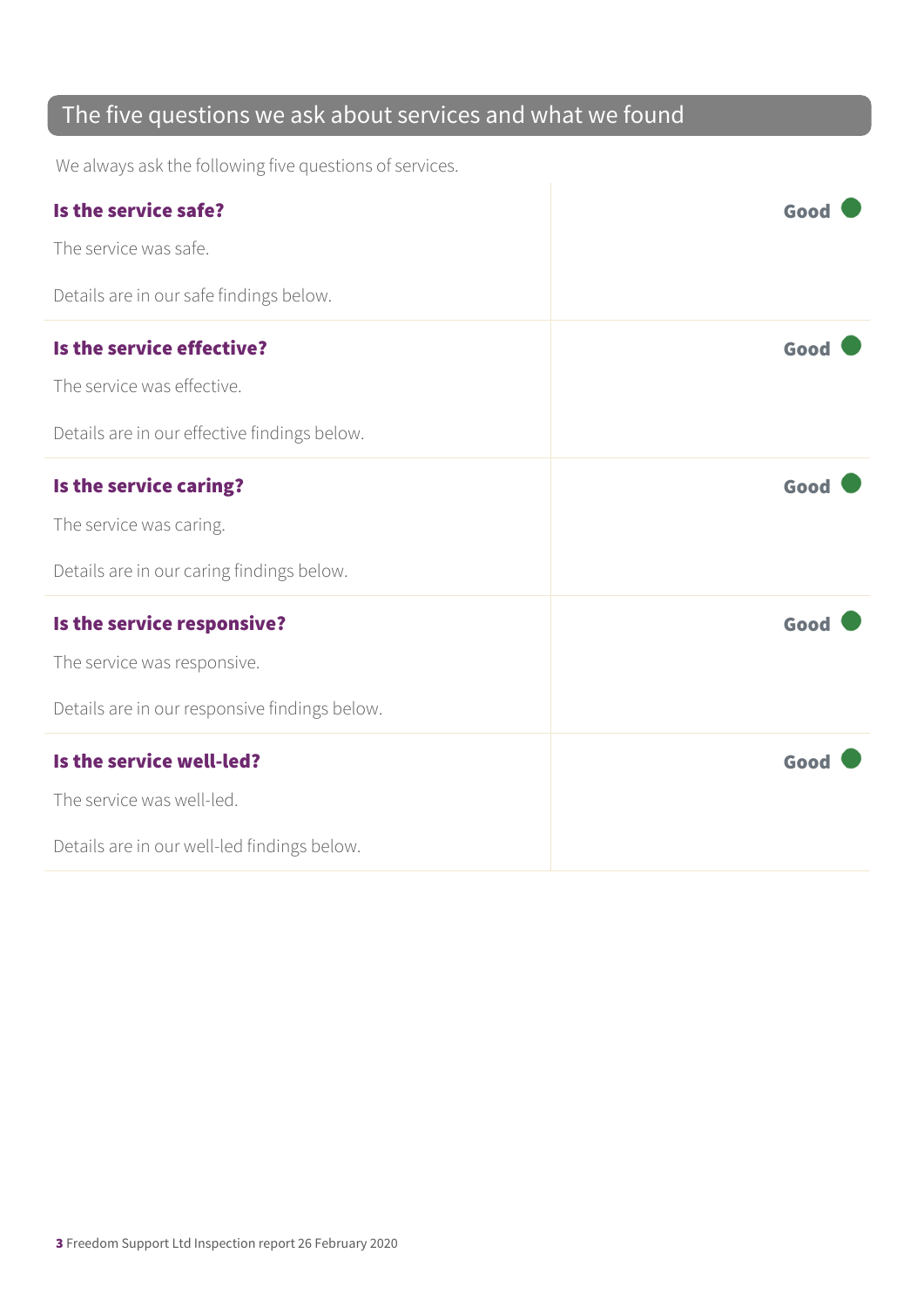

# Freedom Support Ltd

#### Detailed findings

### Background to this inspection

#### The inspection

We carried out this inspection under Section 60 of the Health and Social Care Act 2008 (the Act) as part of our regulatory functions. This inspection was planned to check whether the provider was meeting the legal requirements and regulations associated with the Act, to look at the overall quality of the service, and to provide a rating for the service under the Care Act 2014.

#### Inspection team

The inspection was carried out by one inspector and an Expert by Experience (ExE). An Expert by Experience is a person who has personal experience of using or caring for someone who uses this type of care service.

#### Service and service type

This service is a domiciliary care agency. It provides personal care to people living in their own houses and flats. At the time of the inspection there were 22 people receiving a regulated service.

The service had a manager registered with the Care Quality Commission. This means that they and the provider are legally responsible for how the service is run and for the quality and safety of the care provided.

#### Notice of inspection

We gave the service 48 hours' notice of the inspection. This was because we needed to get people's contact details and plan calls to them, with their consent.

Inspection activity took place on 09 and 11 December 2019. The ExE made telephone calls to people and relatives to gain feedback about the service on 09 December and inspection activity concluded on 11 December. We visited the office location to see the registered manager, office staff and carers visiting the office. We also reviewed care records, policies and procedures and quality assurance records.

#### What we did

We used the information we held about the service to plan our inspection. This included notifications about events that had happened at the service, which the provider was required to send us by law. For example, serious injuries and safeguarding incidents that had occurred at the service.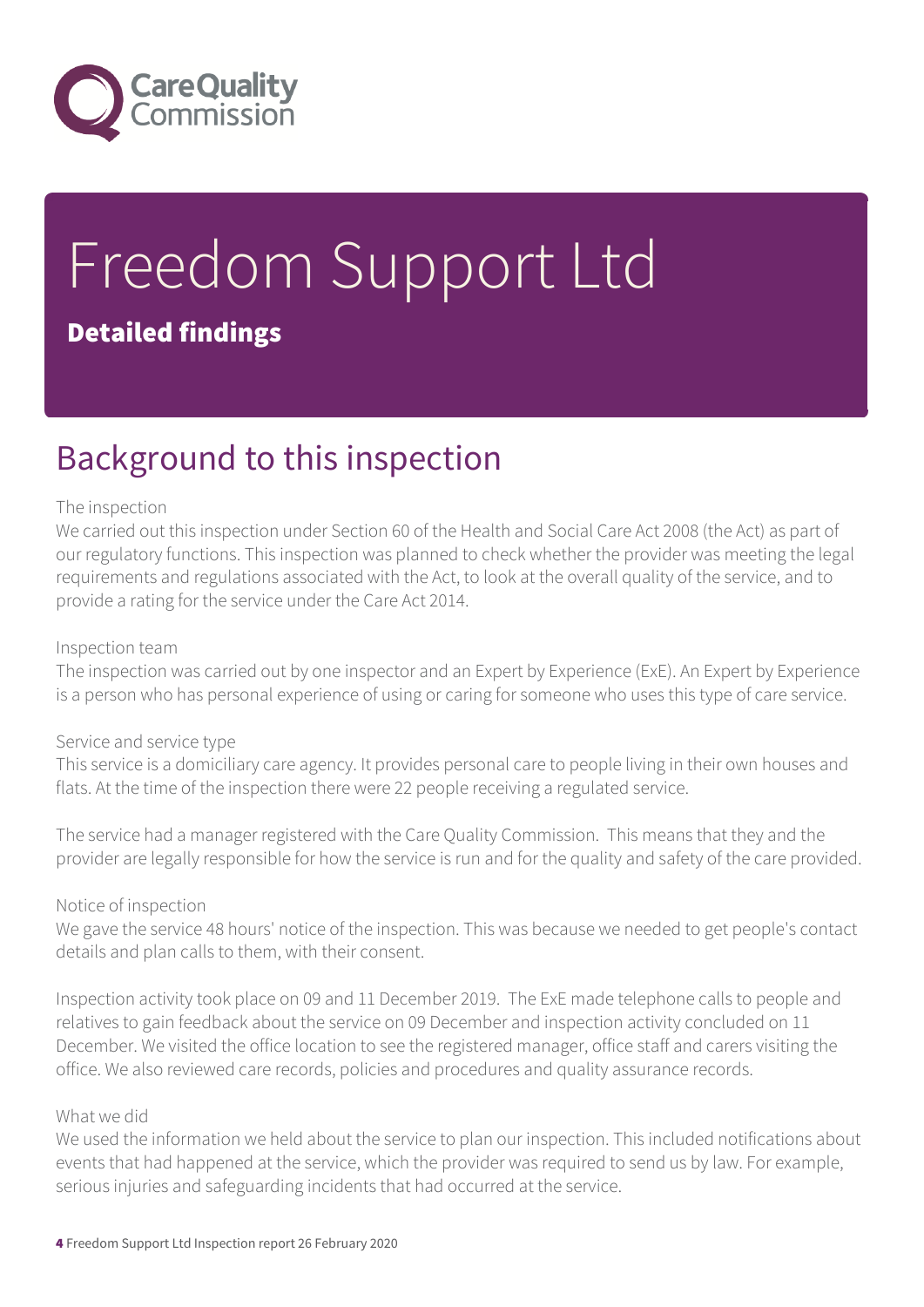We spoke with seven relatives to gain their experiences of the service provided to their family members. We spoke with three carers, the service manager and the registered manager.

We viewed four people's care records to confirm what relatives and staff had told us. We also looked at various documentation in regard to staff training, recruitment and records kept by the registered manager that showed how the quality of the service was monitored.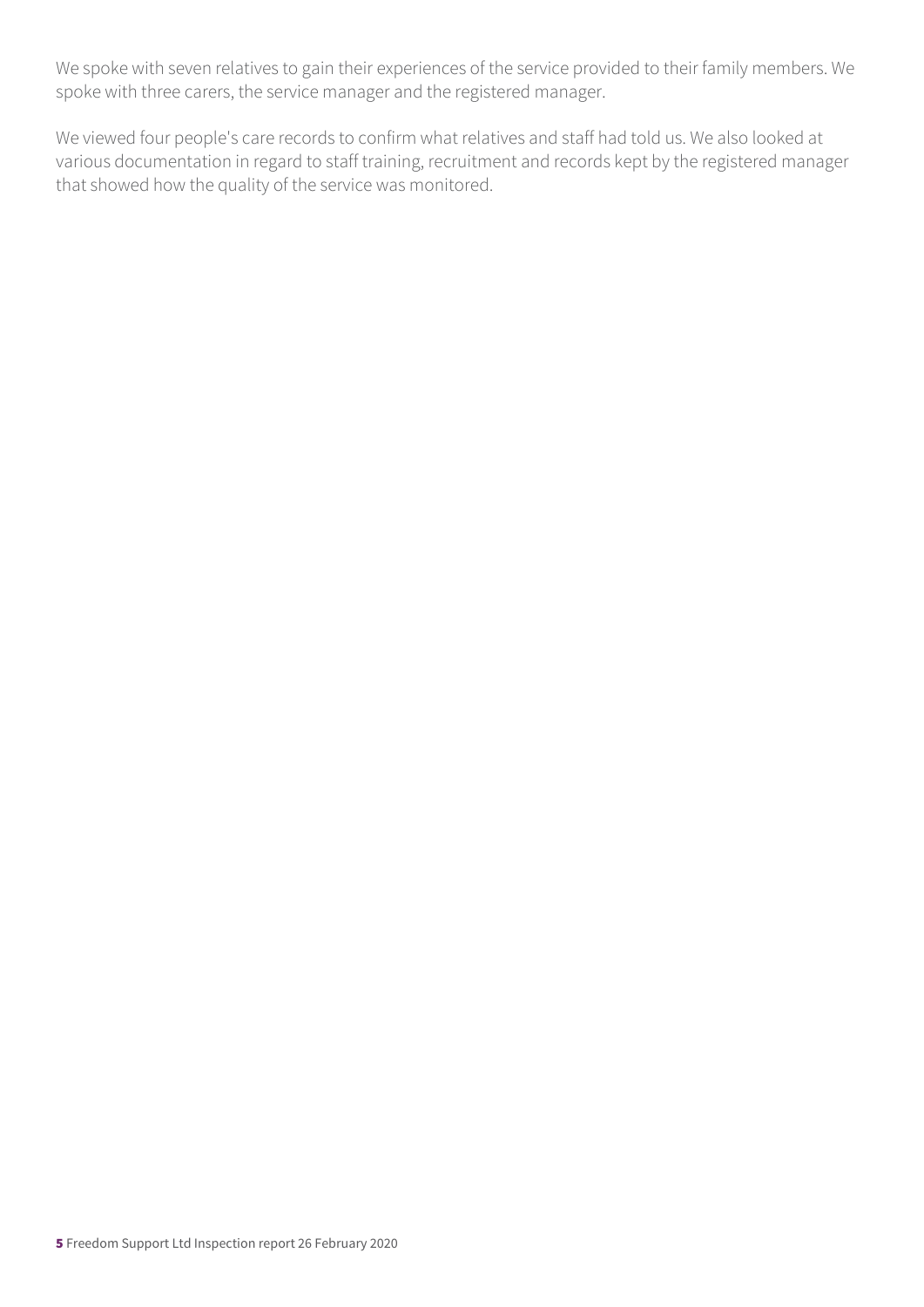### Is the service safe?

### Our findings

Safe – this means we looked for evidence that people were protected from abuse and avoidable harm.

At our last inspection this key question was rated as Good. At this inspection this key question remained the same. This meant people were safe and protected from avoidable harm.

Systems and processes to safeguard people from the risk of abuse

- Relatives told us they felt their family members were kept safe when receiving support from their carers. Relative comments included, "Staff watch her closely and yes she's very safe with them and had no issues." and "Freedom Support ensure he is safely looked after," and "I have complete confidence in them safely looking after him."
- Staff knew how to recognise potential signs of abuse and how to raise any concerns as they had received training in safeguarding procedures. One staff member said, "We've had training about how we might spot signs of any abuse and know what we need to do if we do."
- The registered manager had notified CQC and the relevant local authority when required in relation to safeguarding issues.

Assessing risk, safety monitoring and management

- People were supported by staff that had a good knowledge of people's individual risks and knew how to manage these risks safely.
- Risk assessments were in place and reviewed regularly to ensure staff had up to date information to protect people from harm and keep them safe. For example, there were risk assessments for people who had mobility problems, experienced seizures or required specialised equipment to support their health.

#### Staffing and recruitment

- Relatives said that they felt staffing levels were ok and staff usually got to them on time. One relative said, "They turn up on time but can get delayed in traffic, but if that happens they call me and they never leave early when they get here." Staff also told us they felt there were enough of them. One staff member said, "I think there's enough staff and we get time travel time put into rotas so we have enough time to get to next call."
- We looked at recruitment files for staff and they had been recruited safely. The provider had carried out appropriate checks on staff, including gaining references from previous employers and disclosure and barring checks (DBS) to ensure staff were safe to work with vulnerable people.

#### Using medicines safely

- People received their medicines as required with one relative telling us, "[Name] has his meds and staff see to that for him, and they do this very safely."
- Systems were in place to manage medicines safely and the registered manager completed regular checks to ensure people received their medicines safely and on time.

Preventing and controlling infection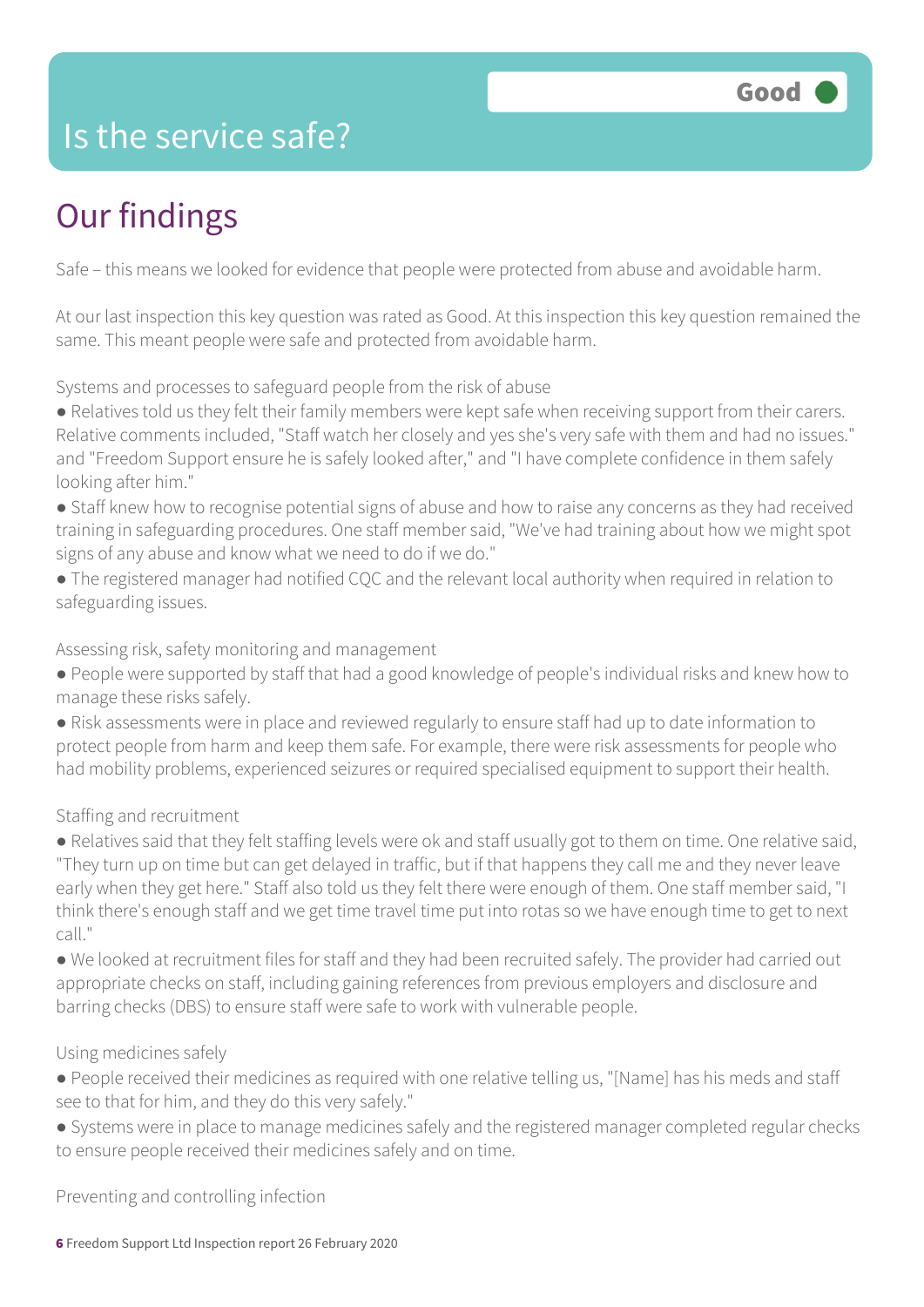- People were protected from the risk of cross infection as staff used personal protective equipment (PPE) such as gloves and aprons to reduce the risk of infection. One relative said, "Staff always have gloves on."
- Staff told us and records confirmed that they received training to help reduce the risk of infection. One carer told us, "We get training for infection control and we get spot checks to make sure we're doing the job right and wearing gloves and aprons when we should be."

Learning lessons when things go wrong

- Staff understood their responsibility to report incidents and accidents involving people they supported.
- The registered manager had a system in place to monitor these and limit the chance of reoccurrence in the future.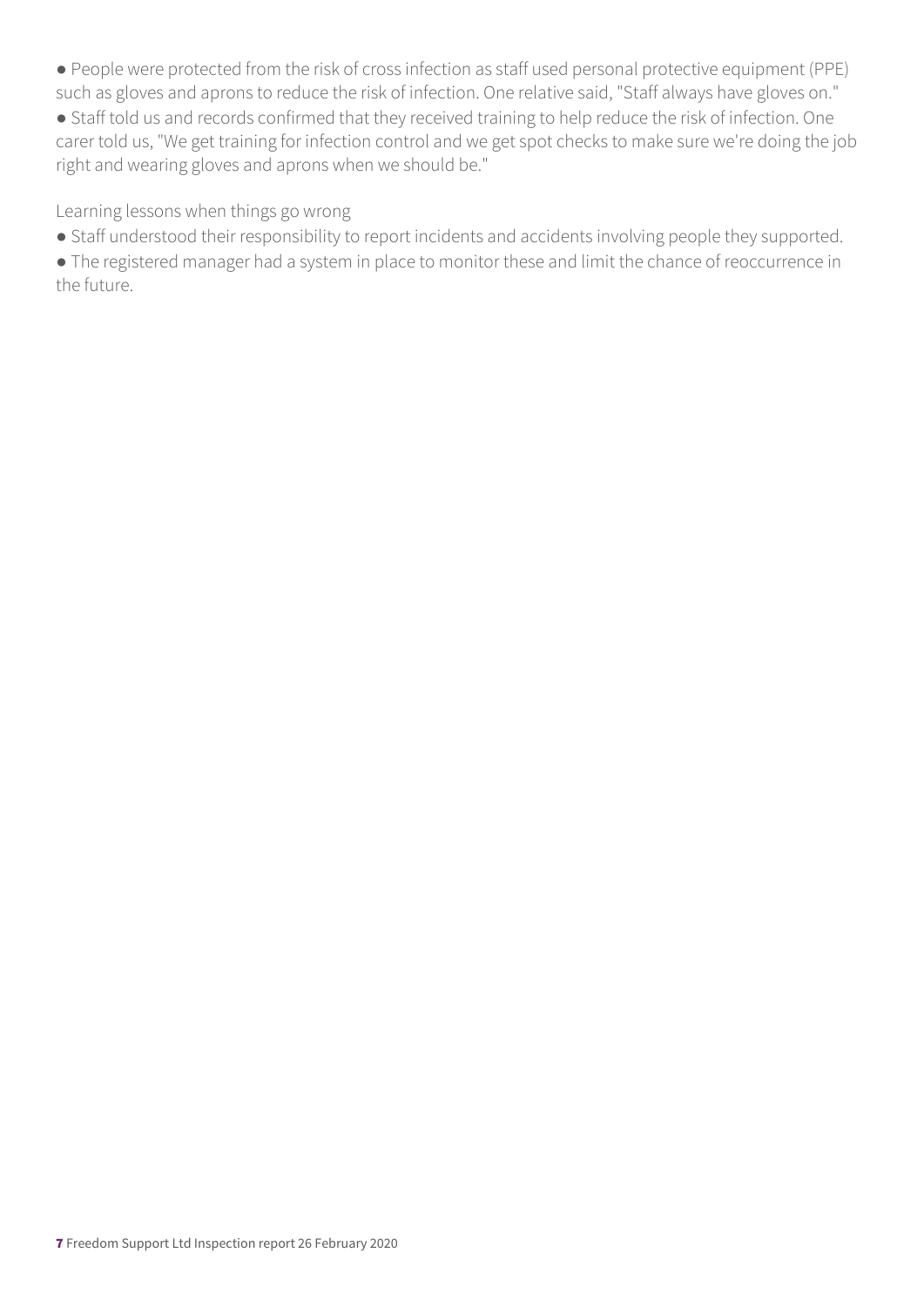### Is the service effective?

### Our findings

Effective – this means we looked for evidence that people's care, treatment and support achieved good outcomes and promoted a good quality of life, based on best available evidence.

At our last inspection this key question was rated as Good. At this inspection this key question remained the same. This meant people's outcomes were consistently good, and people's feedback confirmed this.

Assessing people's needs and choices; delivering care in line with standards, guidance and the law ● Prior to receiving support, people's needs and preferences were assessed to ensure these could be met. People and their relatives were involved in these assessments and these were used to develop care plans. ● Care plans reflected people's needs and preferences and included clear guidance for staff to follow. For

example, one person could sometimes display distressed behaviours and there were clear steps for staff to follow at these times in people's preferred communication methods.

Staff support: induction, training, skills and experience

- Relatives told us they felt staff were trained and supported their family members well and training records confirmed this. One relative told us, "Yes the carers are brilliant. Well trained and meet all his complex needs very competently." And another said, "Training and skills have been brilliant. I cannot speak highly enough about this."
- Staff told us they felt supported in their jobs and received supervision. One staff member said, "I got supervisions weekly I think when I first started to check I was doing ok, and I still get them regularly and we talk through anything I might be struggling with or what's gone well."
- ●Staff told us, and records confirmed that specific training was sought when a person had a specific health or support need such as diabetes or behaviour that maybe of concern training.

Supporting people to eat and drink enough to maintain a balanced diet

- Where people were supported to eat and drink their relatives told us how staff helped their family members to maintain a healthy diet.
- People's specific dietary needs were known by staff and recorded in care plans. Staff followed the guidance to ensure people's meals were prepared in the correct way and support was offered so people could eat safely. One relative saying, "Yes their food has to be cut up small and a carer will sit and use a spoon to feed them."

Staff working with other agencies to provide consistent, effective, timely care; Supporting people to live healthier lives, access healthcare services and support

- All relatives we spoke with told us they were responsible for their family members' health appointments, but told us staff would raise any health issues with them.
- Staff told us if they felt a person was becoming unwell or they noticed a change in a person's health, they would immediately contact a family member and the office staff to report this. This meant the person could be seen promptly by a medical professional if needed.
- ●Support has been provided when service users have been admitted to hospital to ensure the persons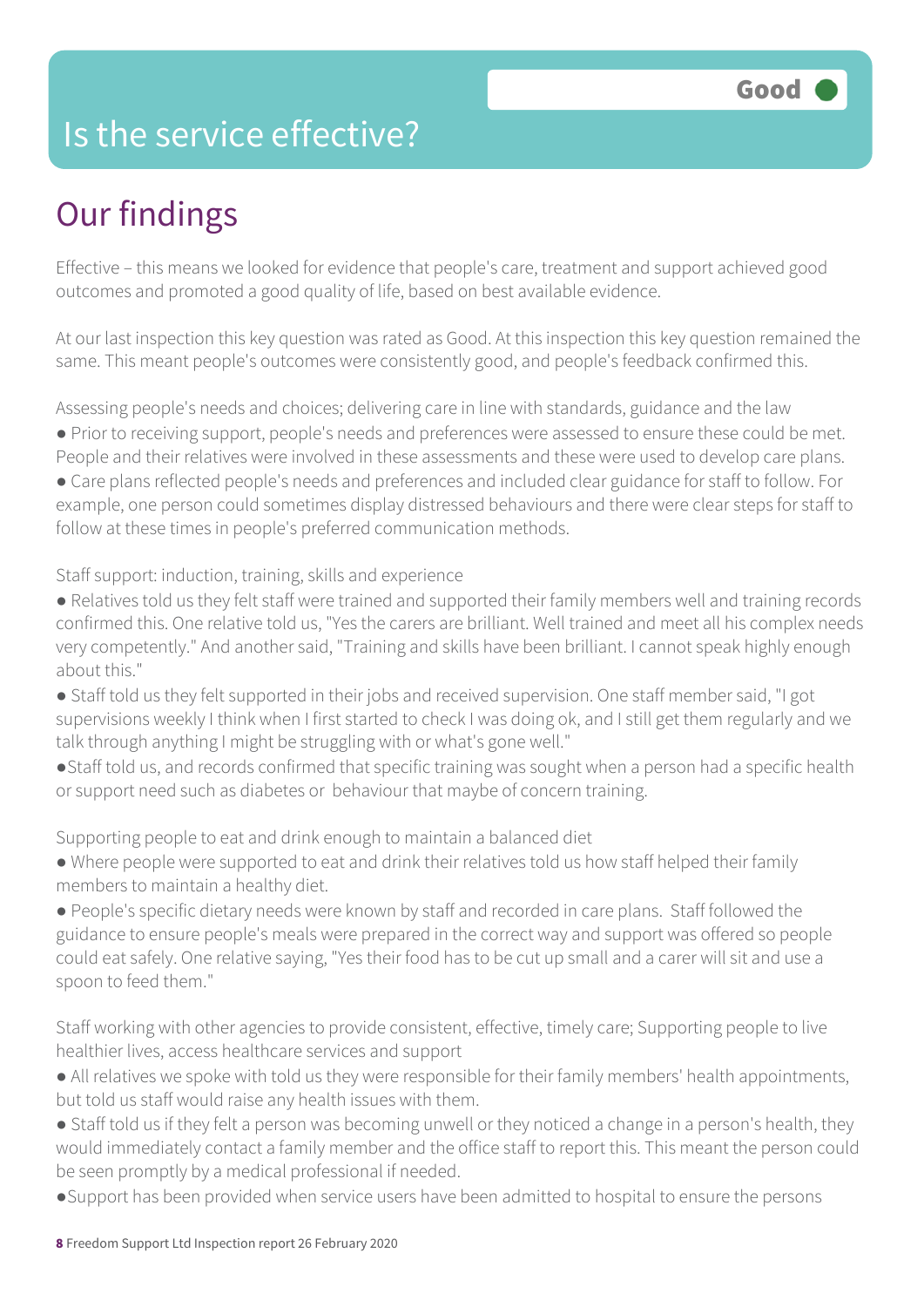needs are met during their stay.

Ensuring consent to care and treatment in line with law and guidance

The Mental Capacity Act 2005 (MCA) provides a legal framework for making particular decisions on behalf of people who may lack the mental capacity to do so for themselves. The Act requires that, as far as possible, people make their own decisions and are helped to do so when needed. When they lack mental capacity to take particular decisions, any made on their behalf must be in their best interests and as least restrictive as possible.

People can only be deprived of their liberty to receive care and treatment when this is in their best interests and legally authorised under the MCA. When people receive care and treatment in their own homes an application must be made to the Court of Protection for them to authorise people to be deprived of their liberty. We checked whether the service was working within the principles of the MCA and found that it was.

- ●All relatives we spoke with said staff asked their relative for their consent prior to receiving any support.
- Assessments of people's capacity to make decisions had been carried out, and where people were not able to consent to their care or make complex decisions this had been recorded and followed by staff to help support people.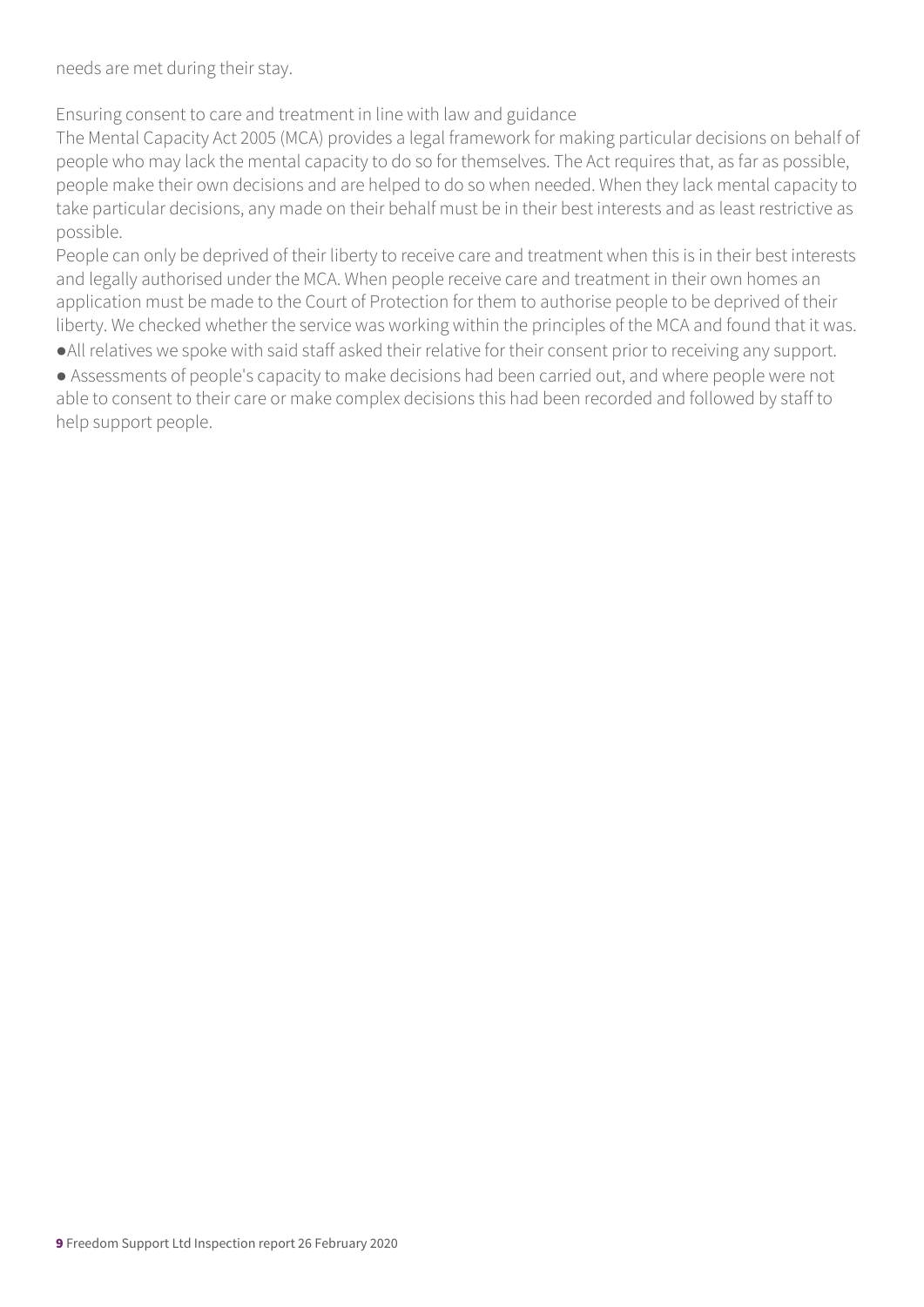### Is the service caring?

### Our findings

Caring – this means we looked for evidence that the service involved people and treated them with compassion, kindness, dignity and respect.

At the last inspection this key question was rated as Good. At this inspection this key question has remained the same. People were supported and treated with dignity and respect; and involved as partners in their care.

Ensuring people are well treated and supported; respecting equality and diversity

- Relatives told us staff were kind and caring towards their family members. Relatives' comments included, "All exceptionally caring and kind, all carers are so excellent and [name] loves them and gets on well with all of them." And, "Carers are brilliant. All of them are exceptionally kind and caring with [name]."
- Staff had good knowledge of people's preferences and were aware of people's religious or social needs. One staff member said, "The care plans have information about what people need and tells us about their religion and other preferences so we can support them properly."

Supporting people to express their views and be involved in making decisions about their care

- Where people were able to make day to day decisions these were documented and staff were able to tell us about these, with one staff member telling us, "If you give people some help they can make decisions for themselves, like where they want to go or what they want to eat."
- Staff told us the ways in which they supported people to make decisions. One staff member said, "You just explain to them in a way you know works for them, for some people showing them things is best way but for others you'd need to explain slowly."

Respecting and promoting people's privacy, dignity and independence

- Relatives told us staff respected their family members' privacy and dignity. One relative said, "Staff wait outside the door, most respectful they are," when people received personal care.
- Relatives explained how staff helped their family members maintain their independence by assisting them to use electronic devices to help with communication, and the individual ways they supported their family members with daily care tasks and eating.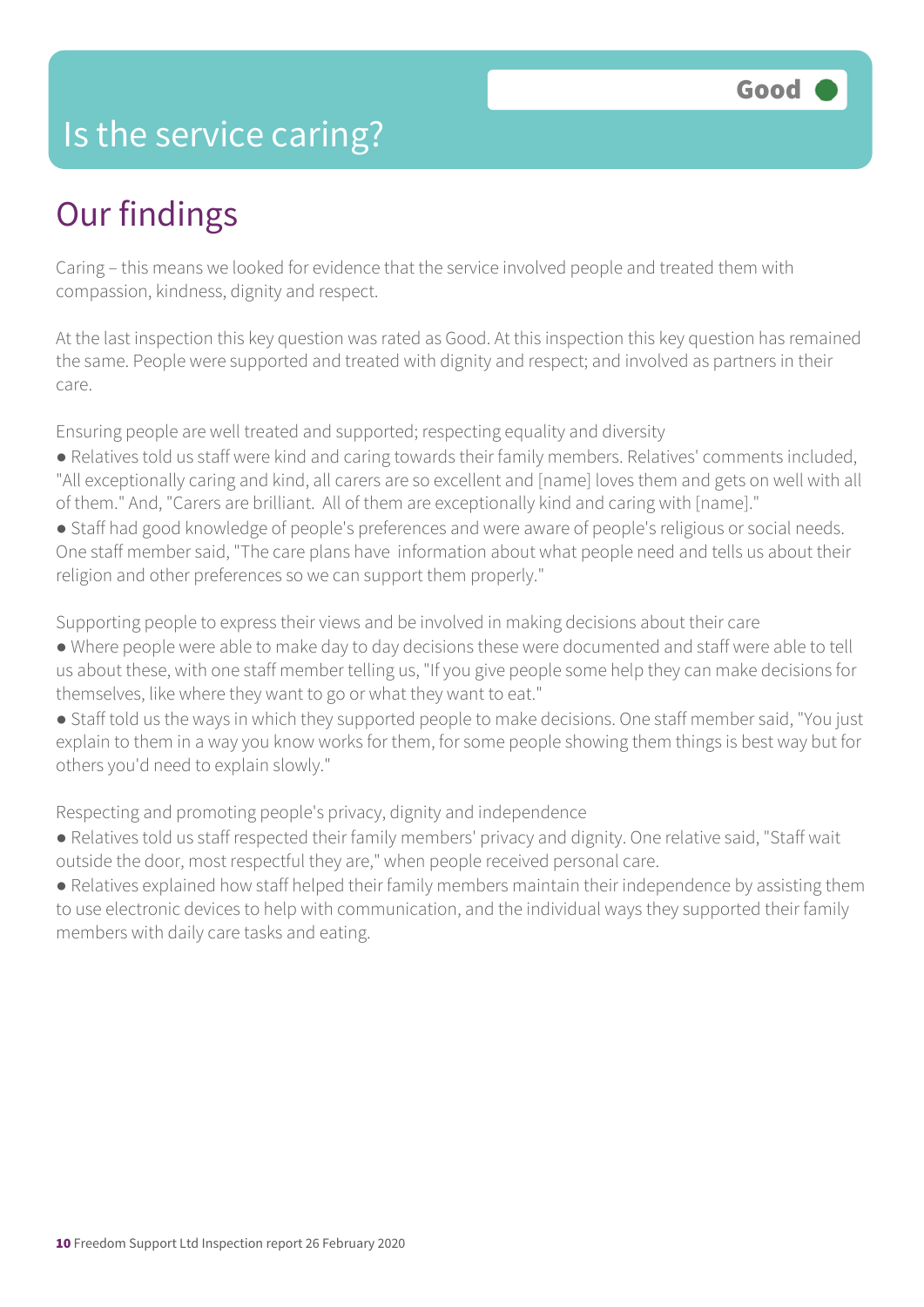### Is the service responsive?

### Our findings

Responsive – this means we looked for evidence that the service met people's needs.

At the last inspection this key question was rated as Good. At this inspection this key question has remained the same. This meant people's needs were met through good organisation and delivery.

Planning personalised care to meet people's needs, preferences, interests and give them choice and control

- People had care plans that were personalised and gave staff information to enable them to support people in line with their preferences.
- A relative told us staff had a good understanding of the support their family member needed. They said, "The carers need to be highly skilled and they display excellent skills when carrying out personal care and are very understanding of [person's] care needs."
- Staff had a good understanding of people's preferences and were able to tell us in detail what these were and how they were able to support people. Care plans reflected what staff told us.

#### Meeting people's communication needs

Since 2016 onwards all organisations that provide publicly funded adult social care are legally required to follow the Accessible Information Standard (AIS). The standard was introduced to make sure people are given information in a way they can understand. The standard applies to all people with a disability, impairment or sensory loss and in some circumstances to their carers.

● The provider met the Accessible Information Standard. Information was available to people in different formats such as large print. The registered manager told us people's communication needs were assessed prior to receiving support, or people could request documents in different formats if they felt they needed them. We also saw a personalised recording document had been developed for a staff member with diverse needs.

Supporting people to develop and maintain relationships to avoid social isolation; support to follow interests and to take part in activities that are socially and culturally relevant to them

●Freedom Support provides support to some people for longer than one hour therefore activities and support to access the community is part of the packages for many of the people they support. This includes staff working late or early mornings to accommodate going to nightclubs or attending concerts.

●Staff told us and records showed that people were supported to maintain relationships and partake in hobbies. Examples included people being supported to go on holiday, sometimes at short notice; one person being supported to visit a boyfriend on public transport and another person to attend a wedding.

●A day service is also provided for service users that wish to partake in activities or pursue daily living skills. This is also used for various celebrations throughout the year such as Christmas and summer fayres.

#### Improving care quality in response to complaints or concerns

- Relatives told us they knew how to raise a complaint but had never needed to and found most things could be sorted with the staff member at the time, or with a call to the administration team in the office if it was regarding a late call time.
- There was a system in place to handle any complaints, and the registered manager ensured any issues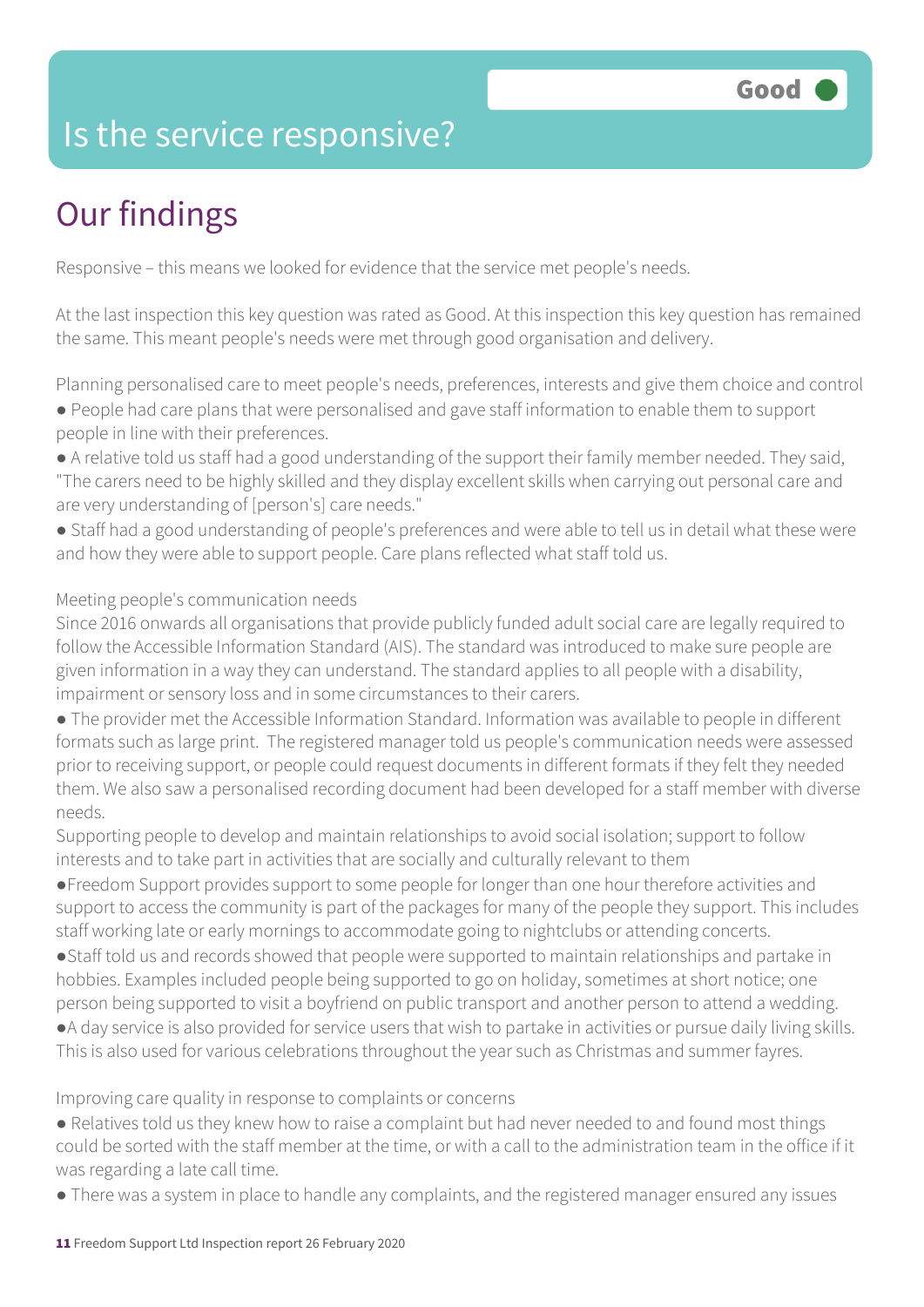were managed in line with their policies.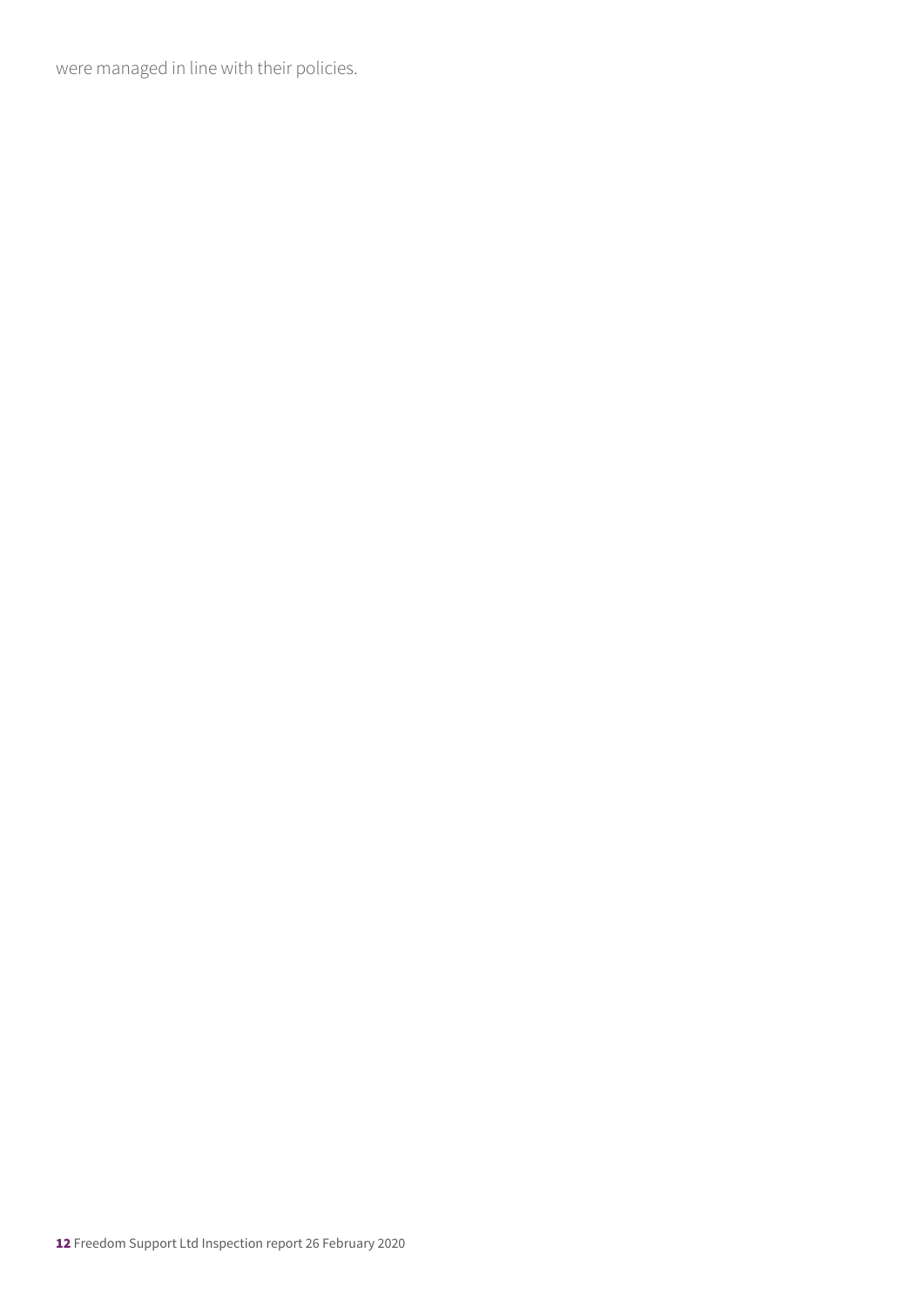### Is the service well-led?

### Our findings

Well-Led – this means we looked for evidence that service leadership, management and governance assured high-quality, person-centred care; supported learning and innovation; and promoted an open, fair culture.

At the last inspection this key question was rated as good. At this inspection this key question has remained the same.

The service was consistently managed and well-led. Leaders and the culture they created promoted highquality, person-centred care.

Promoting a positive culture that is person-centred, open, inclusive and empowering, which achieves good outcomes for people

- Relatives told us they would recommend Freedom Support to others. Comments included, "Very good, I would recommend to others" and "The support they provide takes the pressure off me."
- ●Staff told us that they felt supported by the registered manager and management team. One staff member told us, "We get lots of support here, from the other team members and the manager. Our training is kept up to date and we can always ask for more or support with anything I might not be so sure of." Another staff member said, "I haven't been here very long but I'm so impressed with it here, the organisation is very accommodating and it's like a family and that can only be a good thing for the people we support as well."

How the provider understands and acts on the duty of candour, which is their legal responsibility to be open and honest with people when something goes wrong

- ●The registered manager understood the duty of candour and we saw where things had gone wrong it had been managed in an open way, with all relevant parties involved being informed.
- ●The registered manager told us, "I like to think we're always honest when things go wrong, no company is perfect and we just want to learn from any mistakes so they don't happen again."

Managers and staff being clear about their roles, and understanding quality performance, risks and regulatory requirements; Continuous learning and improving care

- ●The registered manager and staff understood their roles and responsibilities. The registered manager conducted various audits which included medicines records, and care files to monitor the quality of the service. Where any errors were found, we saw action had been taken to try to prevent reoccurrence.
- CQC had been notified of any incidents of concern or safeguarding incidents as required.
- The previous CQC inspection rating was displayed in the office and the website. This is important as it allows the people, relatives and the public to know how the service is performing.

●The management informed us that they had made some changes to improve the services they offer to people, for example the office hours have been increased to provide flexibility to service users and staff, and funding had been provided for the National Autistic Society for a weekly soft play session. They also told us plans for the future which included providing meetings for service users and relatives, increasing activities and events that take place during the evenings and also are in the process of purchasing a caravan that is specially adapted for people with disabilities so they can go on holiday with support from carers or with their families.